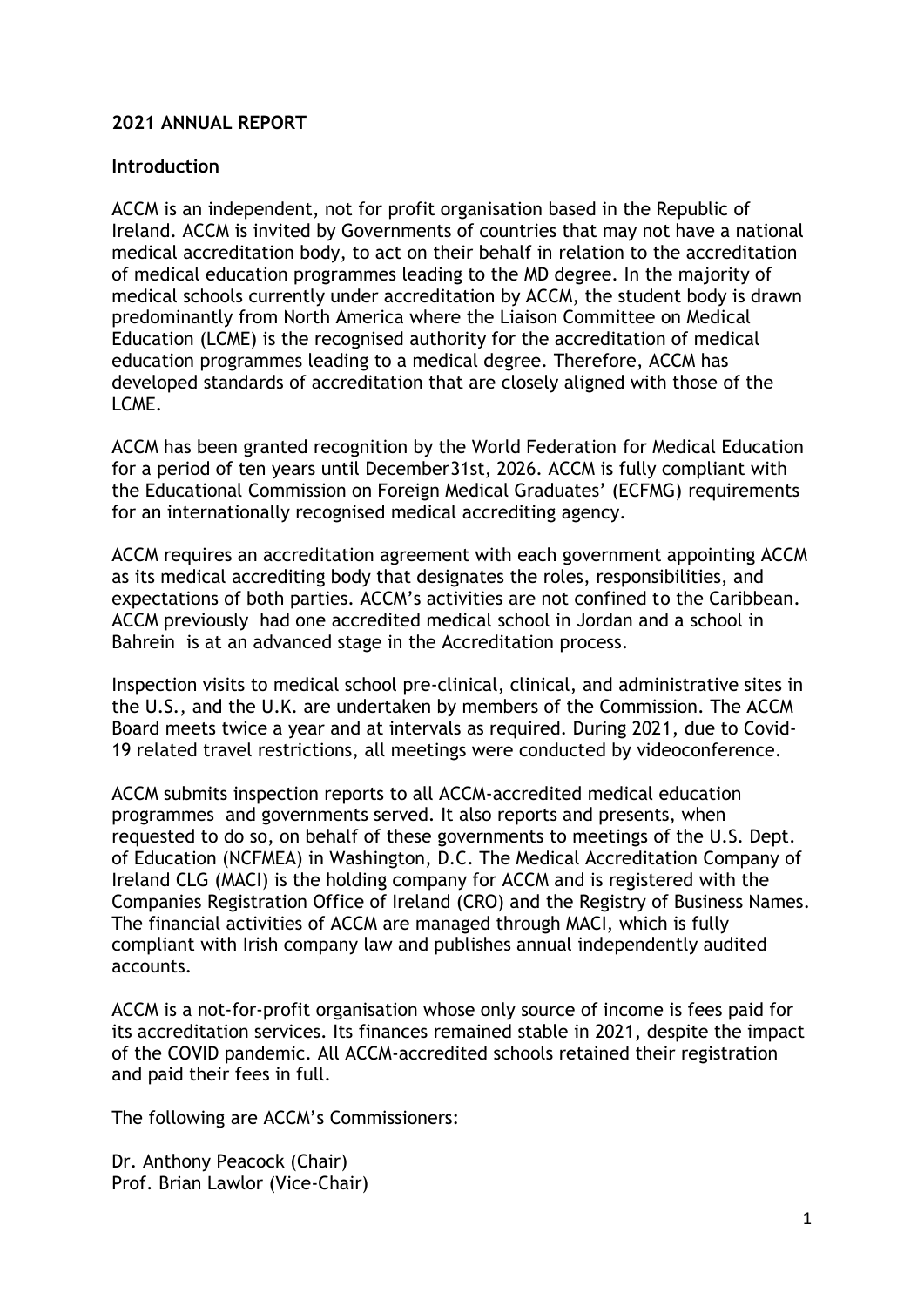Prof. Hilary Sanfey (Hon. Secretary) Mr. Philip Berman (Treasurer) Prof. John Brock-Utne Prof. David Croke Dr. John Donohoe Prof. Ray Fitzgerald Sir Ian Gilmore Prof. Clive Lee Prof. Patrick Murray Prof. Michael Turner

In May 2021, Dr. Anthony Peacock assumed the role of ACCM Chair and Dr. Hilary Sanfey replaced Dr. Peacock as Honorary Secretary. ACCM is actively recruiting a new administrative executive assistant to replace Ms. Caroline Burrell who left ACCM in October. The Executive Management Group (EMG) met almost monthly to manage the daily activities of the Commission. This group reports to the ACCM Board. The Finance Committee meets quarterly and reports to the EMG.

Brief biographies of all Commissioners are available on the ACCM website [\(www.accredmed.org\)](http://www.accredmed.org/).

### **Overview**

ACCM has not accredited any new schools in the past year and continues to act as the medical education accreditation body for the following countries/ territories/ kingdoms/ entities. ACCM has been granted authorisation and recognition by the governments of:

- · St. Maarten
- · Cayman Islands
- · Federation of St. Kitts & Nevis
- · Aruba
- · Commonwealth of Dominica
- · Curaçao
- · Guyana
- · Anguilla
- · St. Vincent & the Grenadines
- · Belize
- · Montserrat

While the Heads of Agreement remains in place, at the present time ACCM does not accredit medical schools in Belize, Montserrat, Guyana, or Anguilla.

In addition, The Gulf Cooperation Council (GCC) accepted the decisions of ACCM as the accrediting agency for Jordan.

The University of Jordan voluntarily withdrew from ACCM accreditation in January  $of$  2022.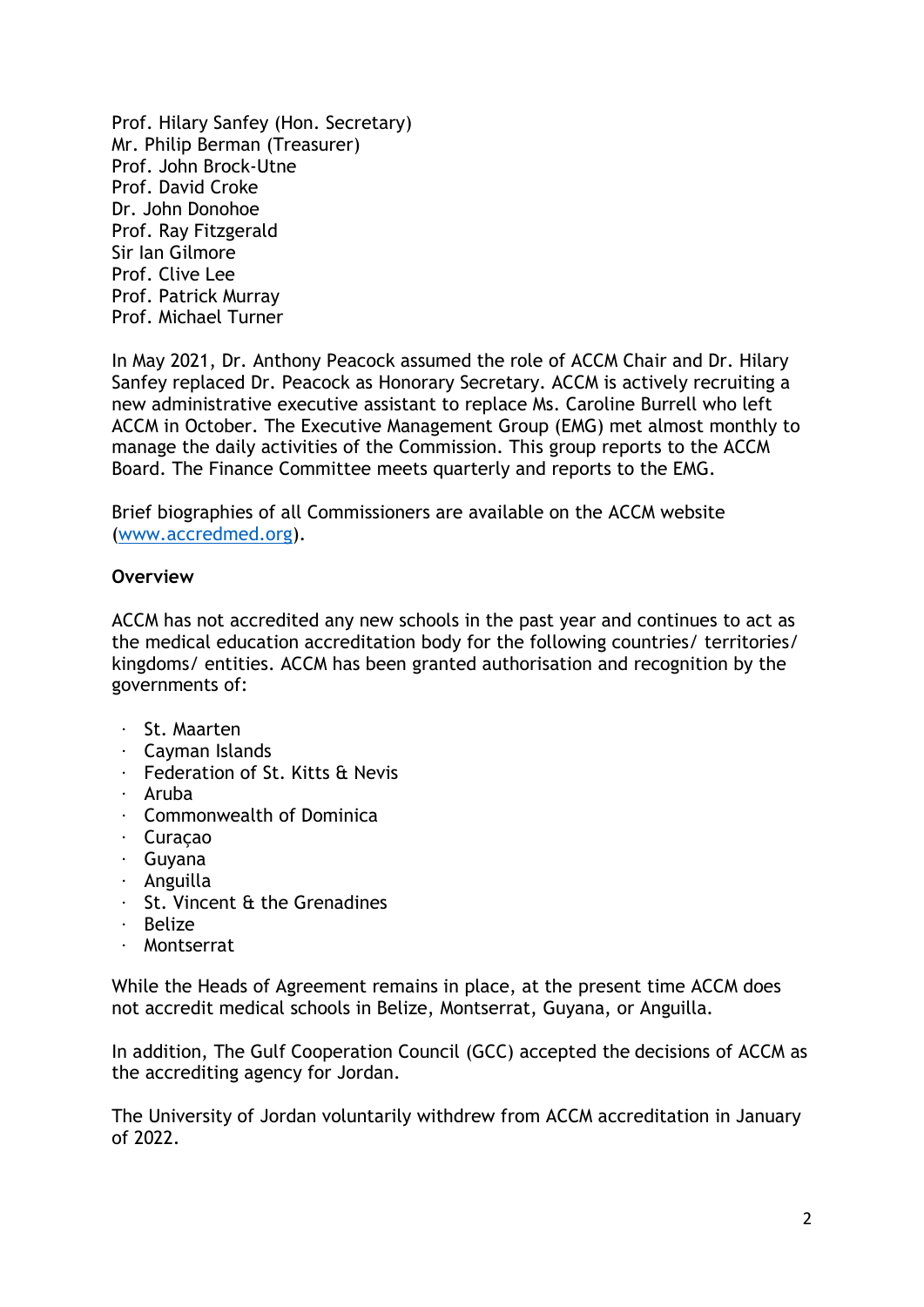The governments of the countries listed below continue to accept the accreditation decisions made by the ACCM with regard to the schools that ACCM accredits in their countries.

- · St. Maarten
- · Cayman Islands
- · Federation of St. Kitts & Nevis
- · Aruba
- · Curaçao
- · St. Vincent & the Grenadines
- · Commonwealth of Dominica

ACCM has been recognised by the National Committee on Foreign Medical Education and Accreditation (NCFMEA) of the U.S. Dept. of Education and the ECFMG since 1995.

ACCM reports and presents to NCFMEA on a regular basis on behalf of the governments of the following countries:

- · Cayman Islands
- · Federation of St. Kitts and Nevis
- · St. Maarten

The following is a summary of the ACCM activities in the past year:

### **Maintenance of Accreditation**

During an accredited period, an ACCM accredited medical school is required to maintain compliance with the ACCM Standards of Accreditation for Schools of Medicine. In order to ensure continued compliance, each medical school is required to complete and submit an extensive annual database that evaluates the activities of the school in the most recent academic year. All nine medical schools accredited by ACCM (Table 1) in 2021 completed and submitted the required annual documentation in a timely manner. The submissions were reviewed by a designated member of the ACCM Board and deemed to be satisfactory.

#### **Table 1**

| School                                                                        | <b>Accreditation Status</b> |
|-------------------------------------------------------------------------------|-----------------------------|
| American University of the<br>Caribbean (AUC), St. Maarten and<br>Preston UK. | Accredited to 31/12/27      |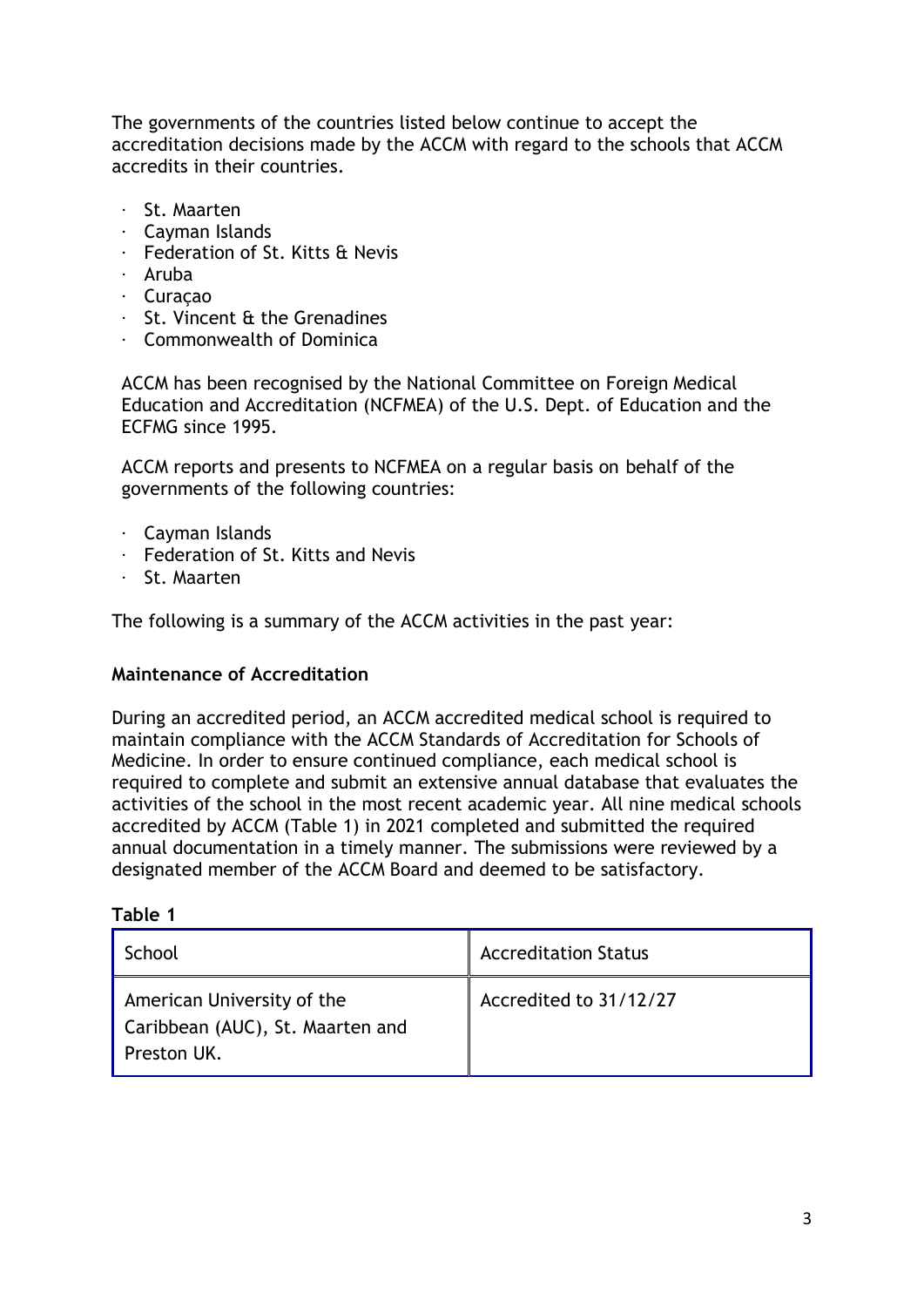| St. Matthew's University School of<br>Medicine (SMUSOM) Grand Cayman,<br>Cayman Islands | Accredited to 30/06/25                                 |
|-----------------------------------------------------------------------------------------|--------------------------------------------------------|
| Medical University of the Americas<br>(MUA), Nevis,                                     | Accredited to 31/12/22                                 |
| University of Medicine and Health<br>Sciences (UMHS), St. Kitts,                        | Accredited to 31/12/24                                 |
| Xavier University School of Medicine<br>(XUSOM), Aruba,                                 | Accredited to 31/05/25                                 |
| Avalon University School of Medicine<br>(AUSOM), Curaçao                                | Accredited to 31/12/22                                 |
| All Saints University School of Medicine<br>(ASU), Commonwealth of Dominica,            | Accredited to 31/12/22                                 |
| St. James School of Medicine (SJ),<br>St. Vincent and the Grenadines.                   | Accredited to 31/12/22                                 |
| University of Jordan (UJ), Amman,<br>Jordan.                                            | Accredited to 31/12/22<br>Voluntary withdrawal 31/1/22 |

In addition to inspecting the pre-clinical medical school campus, ACCM carries out on-site inspections of all clinical facilities where the school maintains an educational presence and the administrative headquarters for the school, at least once during an accreditation cycle. The inspections conducted this past year are listed in Table 2. As a result of the travel restrictions imposed by COVID 19, many clinical site and administrative HQ inspections were conducted remotely by videoconference. A detailed inspection report, including recommendations and a request to respond to these recommendations, is sent to each medical school after all inspections. In the case of a full accreditation inspection of the pre-clinical campus the report is also shared with the government of the country. All medical schools who underwent an inspection responded in a timely manner and their response was deemed to be satisfactory.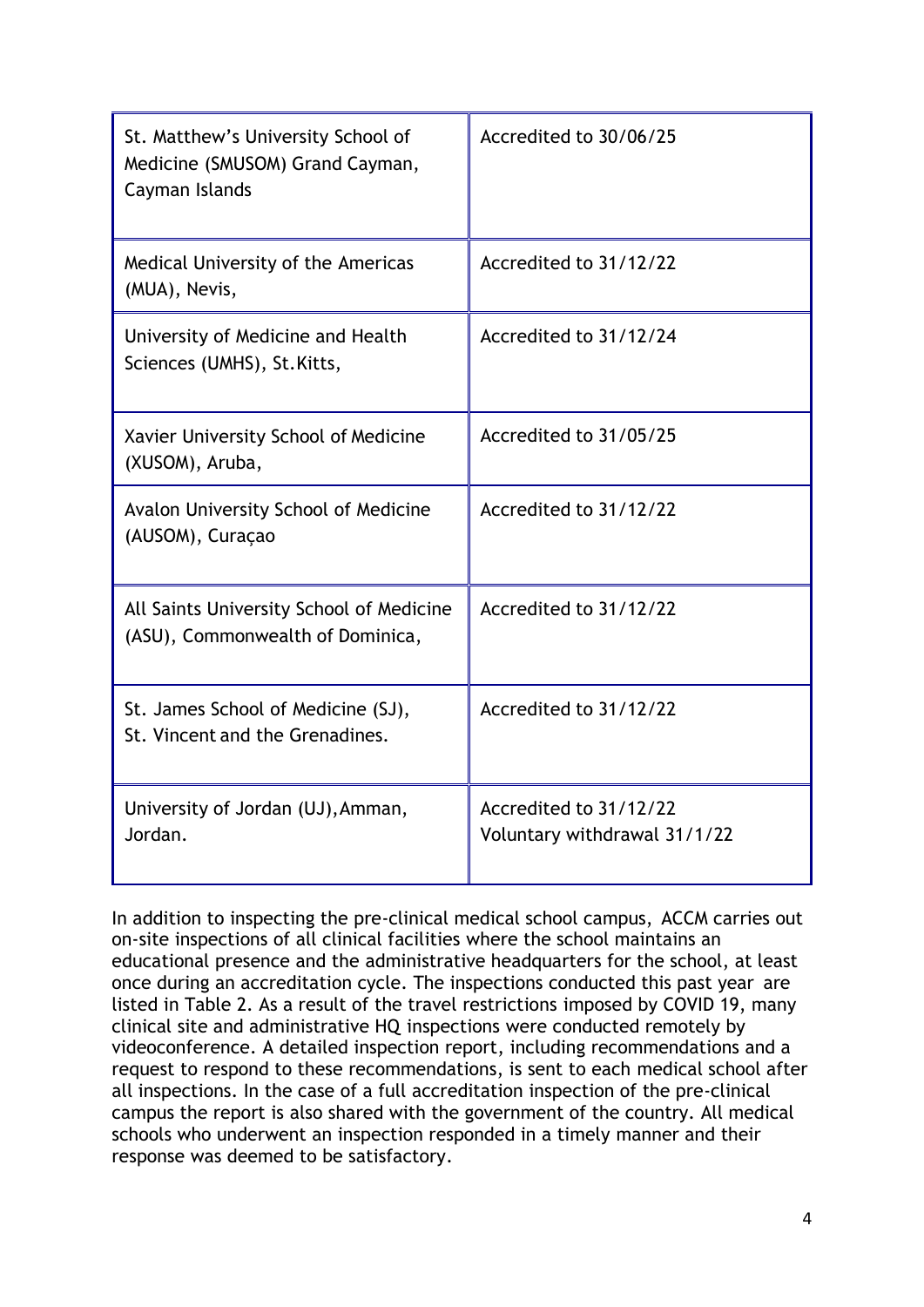Table 2. Summary of ACCM Inspection Activities by Accredited School. Five schools (All Saints University School of Medicine, Avalon University School of Medicine, Medical University of the Americas, St. James School of Medicine, and the University of Jordan Medical School) did not require inspections in 2021.

The only inspection conducted in-person in 2021 was the pre-clinical campus inspection to the American University of the Caribbean in St. Maarten. All other inspections were conducted via videoconference.

| <b>Inspection by School</b>                                            | <b>Date</b>                   |  |
|------------------------------------------------------------------------|-------------------------------|--|
| American University of the Caribbean                                   |                               |  |
| Clinical Site (Virtual): St. Agnes Hospital, Baltimore,<br><b>MD</b>   | March 31 <sup>st</sup> 2021   |  |
| Pre - Clinical Campus Inspection, St. Maarten                          | November 8 -11<br>2021        |  |
| St. Matthew's University School of Medicine                            |                               |  |
| Clinical Site (Virtual): St. John'sEpiscopal,<br><b>NY</b>             | March 25 <sup>th</sup> , 2021 |  |
| Clinical Site (Virtual): Wyckoff Heights, NY                           | May 7 <sup>th</sup> , 2021    |  |
| <b>University of Medicine and Health Sciences</b>                      |                               |  |
| Clinical Site (Virtual): Westchester General<br>Hospital, FL           | April 13th, 2021              |  |
| Clinical Site (Virtual): San Juan City Hospital,<br><b>Puerto Rico</b> | April 19th, 2021              |  |
| Clinical Site (Virtual): Huron Valley Sinai Hospital, MI               | October 11th, 2021            |  |
| Pre-Clinical Campus Inspection (Virtual), St. Kitts                    | November 1st - 3rd<br>2021    |  |

#### **Table 2**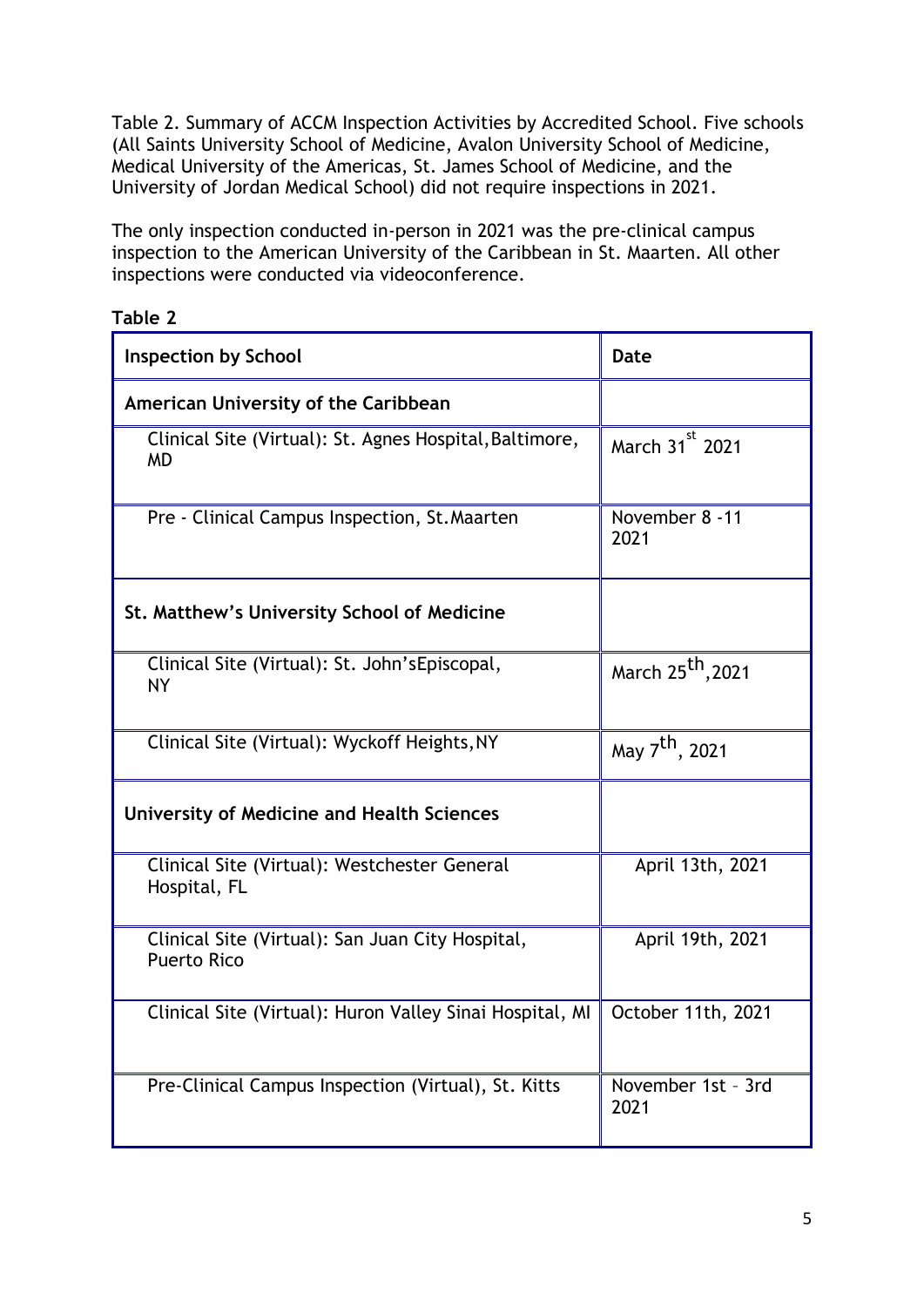| Xavier University School Of Medicine         |               |
|----------------------------------------------|---------------|
| Clinical Site (Virtual): Wyckoff Heights, NY | May 7th, 2021 |

# **New Applications**

ACCM was approached about possible accreditation on behalf of a number of medical schools in the past year. After a preliminary review, it was decided that the following schools did not meet the ACCM policies, procedures and /or guidelines for accreditation. Therefore, these schools were not invited to proceed to the next level of assessment.

| Caribbean Medical University                                                        | Curacao   |
|-------------------------------------------------------------------------------------|-----------|
| Texila American University                                                          | Guyana    |
| Hebron University, Arab American University,<br>Palestinian Polytechnic University, | Palestine |

The following schools were considered to meet the ACCM policies, procedures and /or guidelines to advance to the next step in the application process. Therefore, these schools have been asked to submit a more detailed application for review.

| Hashemite University School of Medicine    | Jordan                 |
|--------------------------------------------|------------------------|
| St. George's University School of Medicine | Grenada                |
| Ponce Health Sciences University           | British Virgin Islands |
| Al Balga                                   | Jordan                 |

The following schools submitted detailed applications with all required documentation. As they appear to meet the policies, procedures and /or guidelines for accreditation they will undergo an onsite full accreditation inspection when travel restrictions are removed.

| Arabian Gulf University (AGU) | Bahrain |
|-------------------------------|---------|
|-------------------------------|---------|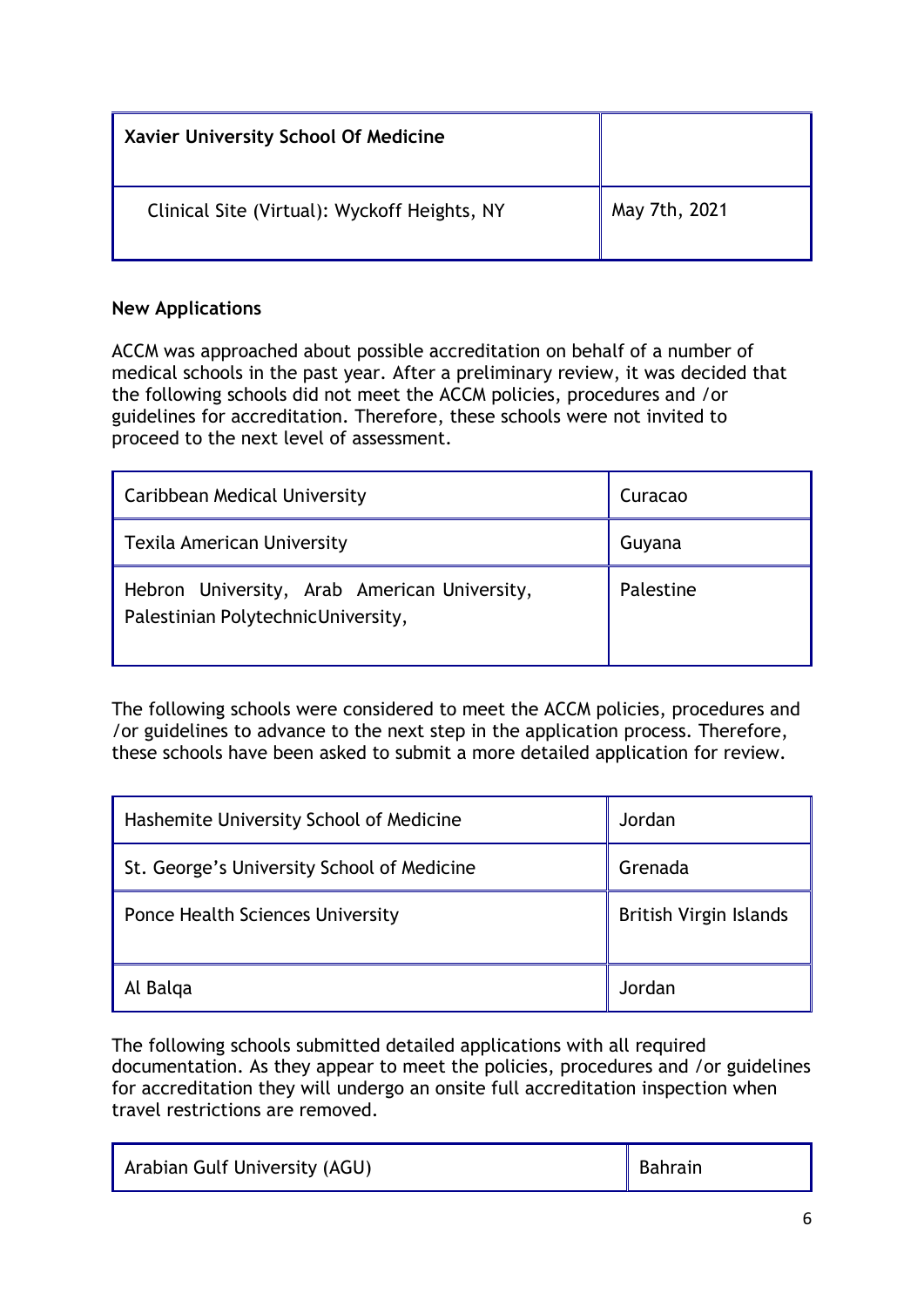| Jordan University of Science & Technology | Jordan |
|-------------------------------------------|--------|
| Al Balga Applied University               | Jordan |

The following School underwent an in-person inspection in 2019. At that time the ACCM Board decided that the school did not sufficiently comply with the standards of accreditation so therefore accreditation at that point in time was denied. The school re-applied and underwent a virtual inspection in November 2021. Further information has been requested from the school.

| Aureus University School of Medicine | $\ $ Aruba |  |
|--------------------------------------|------------|--|
|--------------------------------------|------------|--|

### **Governance Activities**

Over the last year, the ACCM Board updated its Standards of Accreditation to ensure comparability with LCME and NCFMEA requirements. ACCM developed new procedures for cohort data collection from those medical schools that enrol students more than one a year. Additional new documents include a number of Standard Operating Policies. Finally, the ACCM website has been updated.

# **Policies for Accreditation**

The following Standard Operating Policies were either created in 2021 or underwent major revision:

- · Review of New Applicant Schools
- · ACCM Internal Procedures for Inspections
- · Finance Policy
- · Complaints Policy
- · Procedures for accreditation

The ACCM Procedures for Accreditation are intended to provide schools of medicine with information about the accreditation process used by ACCM and are reviewed annually by the ACCM Board. These Procedures underwent substantial revision in 2020 and were updated in 2021 to align with the revised WFME Standards. These were distributed to all medical schools accredited or seeking accreditation by ACCM. The Procedures can be viewed on the ACCM website.

### **Standards for Accreditation**

The ACCM Standards for Accreditation are based on the guidelines of the LCME and are revised on a regular basis to ensure comparability with LCME, and NCFMEA requirements. They are also compatible with WFME Standards. Once approved, new or revised standards are published in the ACCM Standards of Accreditation for Schools of Medicine, in the Self-study Questionnaire and / or Annual Database Questionnaire. The ACCM Standards of Accreditation for Schools of Medicine are organized according to 13 accreditation standards. The ACCM will consider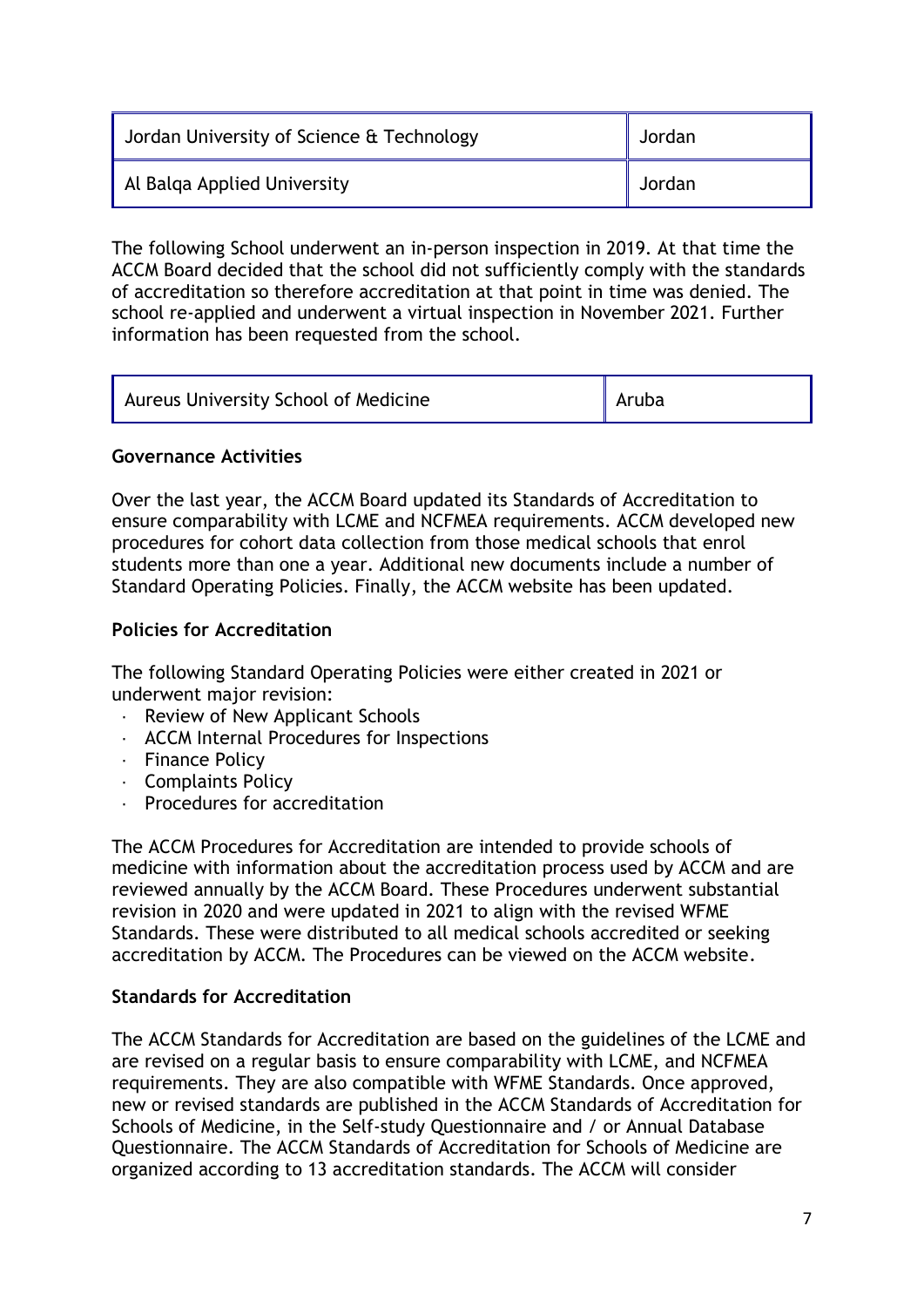performance in all the elements associated with each standard in the determination of the compliance of the programme with that standard. These revised Standards were circulated to all schools accredited by the ACCM in July 2020. These documents are also available on ACCM's website.

# **COVID – 19**

The ACCM Board responded to the challenges of the COVID-19 pandemic in a number of ways.

The ACCM Board created a document entitled Guiding Principles for ACCM Operation During the COVID -19 Pandemic to define the ACCM guidelines and procedures for the conduct of virtual inspections. This policy document was distributed to all schools and is on the ACCM website.

Throughout the year, the Board monitored the LCME, NCFMEA and WFME websites for guidance during the pandemic.

An electronic survey was developed to evaluate how the ACCM accredited medical schools were adapting to the challenges of the pandemic. This survey was distributed every four months to coincide with each new student intake. All schools responded in a timely manner. In summary, all schools had pivoted from classroom teaching to a remote delivery platform and clinical rotations were suspended for a short period of time at the start of the pandemic. Clinical rotations were replaced by simulated case-based sessions. To date, none of the schools have experienced a decrease in enrolment or financial hardship. All schools are now transitioning back to in-person instruction for the basic sciences and clinical rotations have returned to pre-pandemic functioning.

| Country       | Name<br>of the<br>school                                                  | Programme<br>Name     | Accreditation<br><b>Status</b> | Accreditation<br><b>Start Date</b> | Accreditation<br><b>End Date</b> |
|---------------|---------------------------------------------------------------------------|-----------------------|--------------------------------|------------------------------------|----------------------------------|
| Aruba         | American<br>University<br>School of<br>Medicine Aruba                     | Medicine              | Not Accredited                 |                                    |                                  |
| Aruba         | Xavier<br>University<br>School of<br>Medicine,<br>Aruba                   | Doctor of<br>Medicine | Accredited                     | 31 May, 2019                       | 31 May, 2025                     |
| CaymanIslands | St. Matthew's<br>University<br>School of<br>Medicine<br>(Grand<br>Cayman) | Medicine              | Accredited                     | 31 May, 2019                       | 31 May, 2025                     |

# List of Assessed Programmes